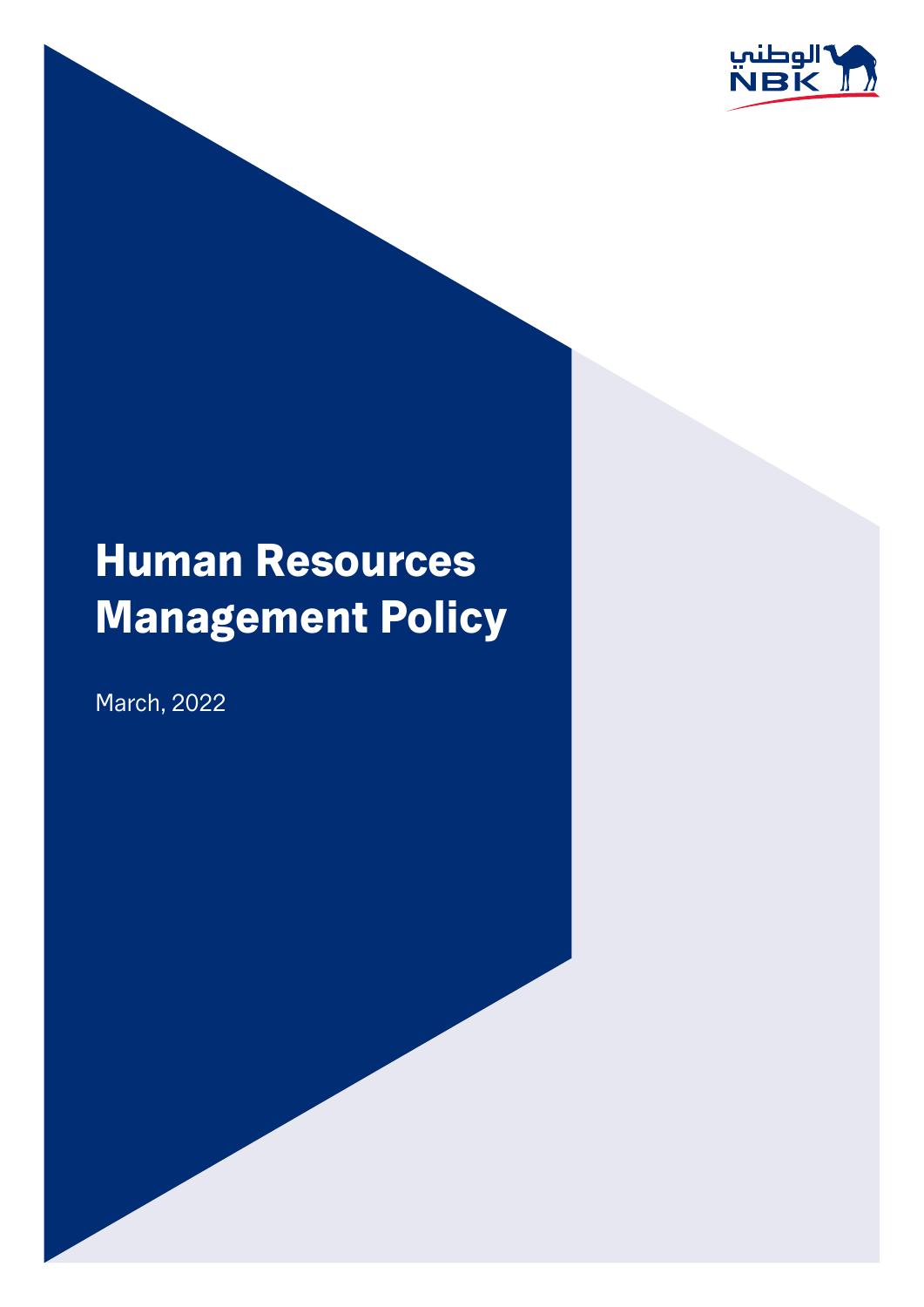# Introduction

National Bank of Kuwait (NBK) is committed to responsible employment, managing, and developing our employees, who we view as one of our most important strategic assets and as the vital force through which we serve and build relationships with our clients, design and implement business processes, and achieve essential innovation. NBK also aims to incorporate humanitarian considerations into our business operations and decisions and we support the United Nations Sustainable Development Goals and other international and national goals, requirements, guidelines and voluntary standards that are relevant to our business and industry. NBK believes that our Human Resources function should support our organizational strategy and be responsive to changing conditions in our work environment.

NBK works to engage and motivate employees, promote labor and human rights, and develop our employees. This is undertaken through our comprehensive and responsible human resources policies and procedures, which protect employee rights, provide a work place free from any form of harassment, promote diversity, equity and inclusion, recruit and retain excellent talent, provide fair and competitive compensation commensurate with each job or task at hand, advance occupational safety, health and wellbeing, and build a responsible work culture that encourages ethical behavior and guides employees through formal procedures to deal with complaints and grievances.

# **Human Rights**

Protection of human rights may be the most basic and fundamental element of human resource management. NBK is committed to adhering to all tenets of the basic Universal Declaration of Human Rights in both our internal operations and all projects in which we invest. All clients are expected to respect and promote human rights. NBK's commitment to protect Human Rights goes beyond compliance, to a commitment to do what is right to the extent possible within the law. NBK is committed to what we view as our corporate responsibility to respect human rights and will not engage in any relationships or activities when there is clear evidence of ongoing human rights violations or tolerate any human rights violations in our global operations. NBK Group acknowledges that, as a provider of financial assets and services, our business activities may potentially have adverse impacts on human rights, and recognizes that we may need remedy and grievance processes. NBK is committed to complying with legal human rights protections in all areas where we do business, as well as going further to draw on the principles and recommendations from international agreements, guidelines and voluntary standards. Please refer to NBK Human Rights Statement (2020) for additional details of NBK Human Rights commitment, which includes summary of our managerial practices.

# **Non-Discrimination, Diversity, Equity & Inclusion**

NBK is committed to support employees by offering equal and fair opportunities without discrimination of gender, race, color, nationality, religion, political affiliation, or any other status (e.g., age, disability) in all of the Bank's practices. This includes but is not limited to recruitment, hiring, placement, promotion, transfer, termination of employment, training, and compensation and benefits along with all other terms and conditions of employment. NBK is focused on cultivating an environment built around diversity, equity, and inclusion where everyone feels valued and acknowledged.

# **Labor Rights**

NBK abides by the core International Labor Organization (ILO) labor standards and is committed to employees' legal and human rights with respect to labor management relations, including but not limited to labor law and worker rights in all jurisdictions in which we operate, no child labor, no slave labor or human trafficking, freedom of association, collective bargaining, and all the elements covered in our human rights policy statement.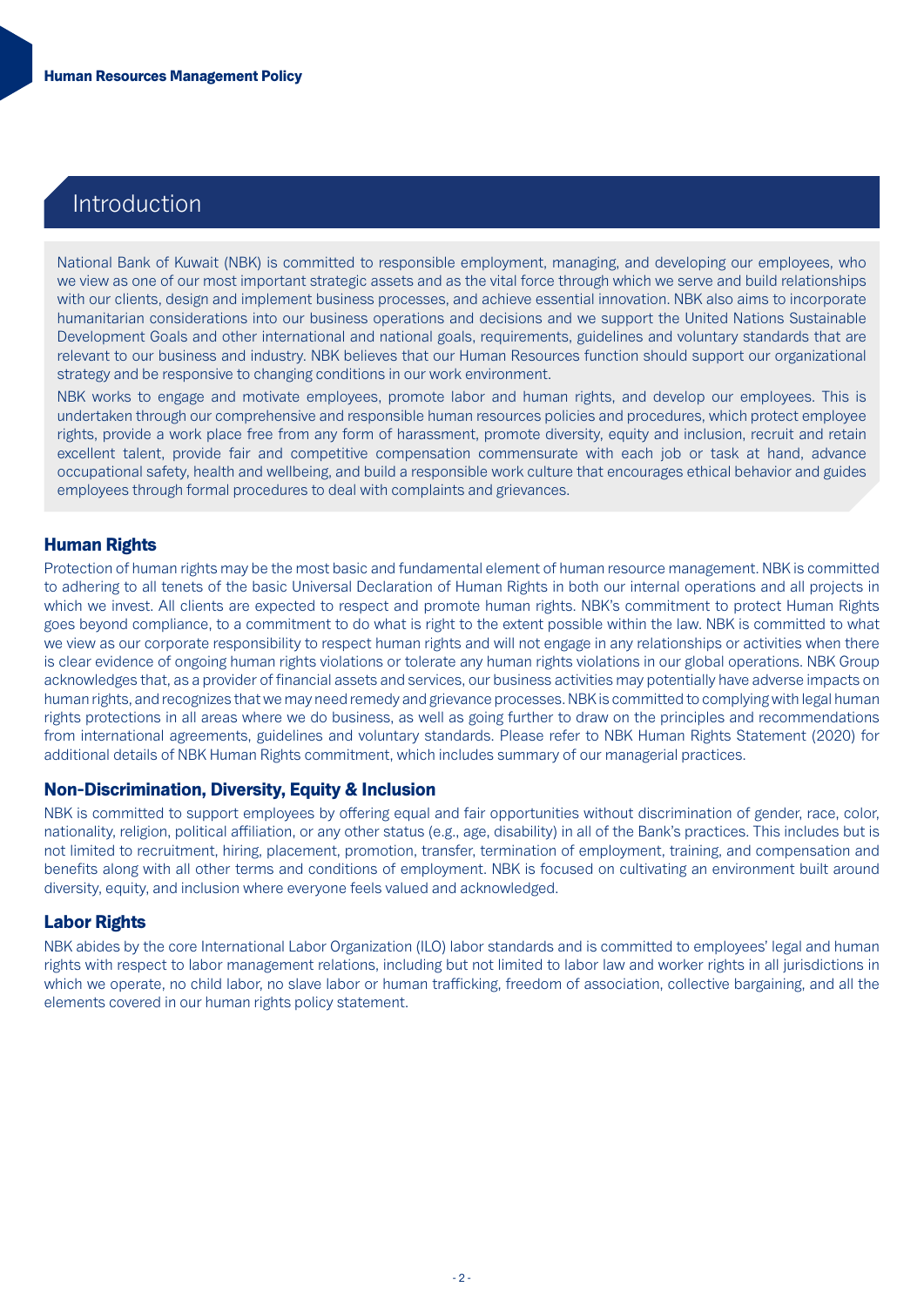# **Compensation and Benefits**

#### 1. Compensation Policy:

The compensation policy at NBK aims to:

- Maintain a compensation program that will attract and retain highly qualified employees at all levels of responsibility.
- Ensure offers of competitive pay against the external market while maintaining internal equity.
- Provide the flexibility to reward employees based on individual performance and contribution to the achievement of the Bank's goals.
- Achieve equity in compensation.

#### 2. Employee Benefits and Allowances:

NBK has established a variety of employee benefits and allowances designed to assist employees and their eligible dependents in meeting their specific needs. Some of the benefits and allowances offered are based on employee progression, job function and grade/managerial level:

#### **Employee Benefits:**

- Temporary Living Expenses only for employees recruited from abroad
- Life Insurance
- Schooling Assistance
- Medical Insurance
- Interest Free Loans
- Credit Facilities
- Special Bonus Based on Management Discretion
- Employee Stock Option Plan (ESOP)
- Employee Referral Incentive Program (ERIP)
- Salary in Advance
- Annual Paid Leave
- Sick Leave
- Compassionate Leave
- Hajj Leave
- Maternity Leave
- Unpaid leave
- Employee Study Leave

#### **Employee Allowances:**

- Non Recurring Shift Allowance
- Recurring Shift Allowance
- Recurring Transportation Allowance
- Non Recurring Remote Branches Transportation Allowance
- Non Recurring ATM Allowance
- Non Recurring Teller Allowance
- Headphone Allowance
- Grade Allowance (Housing Allowance)
- Ticket Allowance
- Per Diem
- Overtime
- End-of-Service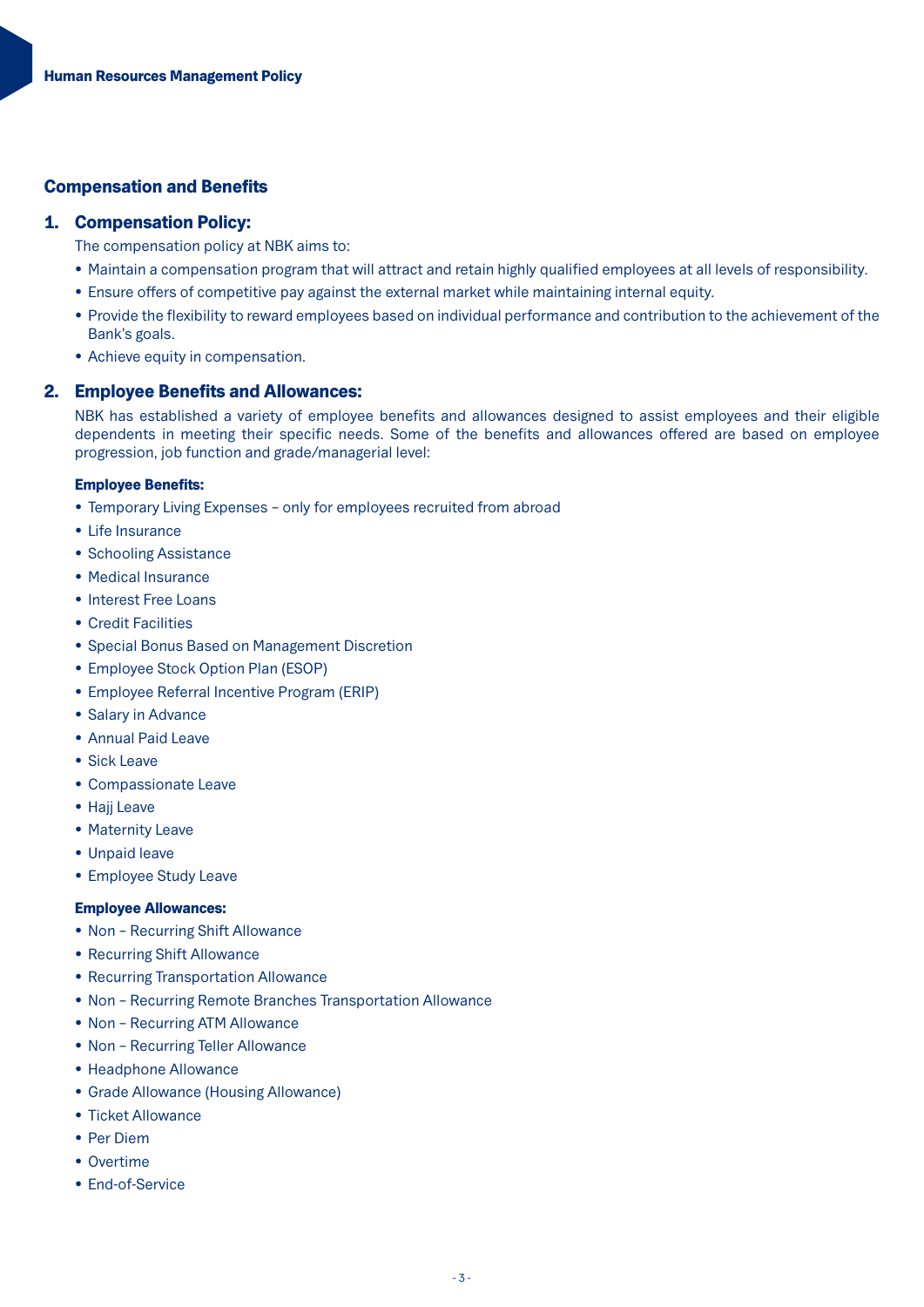# 3. Employee Secondment:

Seconding of employees from Kuwait to Overseas Branches may occur in collaboration with employees' needs and preferences in order to provide them with career development opportunities. This allows them to gain new skills and experience to expand their knowledge and expertise.

#### 4. Employee Promotion:

NBK fosters the advancement of our employees by encouraging and rewarding outstanding performance. Staff are eligible for promotions to higher positions and/or grades based on business needs, their job responsibilities, performance and required competency levels. Employees will be evaluated at periodic intervals based on their performance and job description. All promotions are considered as per management guidelines and promotion criteria. Further, NBK offers professional development and mentoring programs to improve the qualifications of women.

#### 5. Performance Management:

NBK has a comprehensive Performance Management Process applicable to all employees, which links NBK's Strategy, Resources. Processes and Actions. This process assists the employees in developing their performance, enabling them to contribute to the achievement of the Bank's goals and gain personal and professional satisfaction. Additionally, NBK strives to eliminate gender, racial, and other forms of bias in performance assessment.

# 6. Annual Merit Increase:

Merit increases are applicable for all employees and distributed according to each employee's performance level (Outstanding-Exceeding Expectation- Meeting Expectation) and following the annual review process.

# 7. Salary Adjustment:

Employees are eligible for a salary adjustment to compensate for the following based on NBK policy:

- Change in the educational qualification
- Change in job description and/or job responsibilities for staff selected through IHE and confirmed in their new position
- Obtaining professional certification (CFA, CCMP, CBBM and IBS Diploma)

#### **Employee and Family Safety, Health & Wellbeing**

At NBK, we care about the safety, health and wellbeing of our people and their families by providing programs to promote and monitor occupational safety and offering benefits, as described below. Further, we recognize that the safety and wellbeing of workers and their family's impact absenteeism and turnover, disruption to operations, cost of operations and insurance premiums, hence we strive to create a family-friendly work environment.

# 8. Occupational Safety, Health and Wellbeing:

Although threats to occupational safety are far less prevalent in the financial industry than other industries, they still exist. NBK is committed to the health, safety and wellbeing of our employees, to promoting a safe and healthy work environment, and to actions to keep the workplace free from hazardous conditions. Common occupational hazards in banks are workplace violence in the form of emotionally (and occasionally physically) violent interactions with customers or members of the public (ranging from irritation to bank robbery situations) or abusive colleagues or managers; repetitive strain injuries; and slips and falls. Other safety, health and wellbeing risks include exposure to germs and viruses, stress and performance pressure, harassment or discrimination, and accidents when commuting to work. NBK has programs and practices to address these hazards, promote safe and healthy practices, and work environment.

# 9. Health and Life Insurance:

NBK Medical Insurance and Life Insurance schemes cover all employees as follows:

#### Life Insurance

NBK's Group Life Insurance Policy pays 24 months' salary (basic salary +15% if any) in the event of natural death and 48 months' salary (basic salary 15% if any) in the event of accidental death. The proceeds are paid to the appointed heir(s).

#### **Medical Insurance**

All employees and their direct family (spouse and two children up to the age of 23) are entitled to medical insurance coverage according to the NBK Medical Insurance Scheme.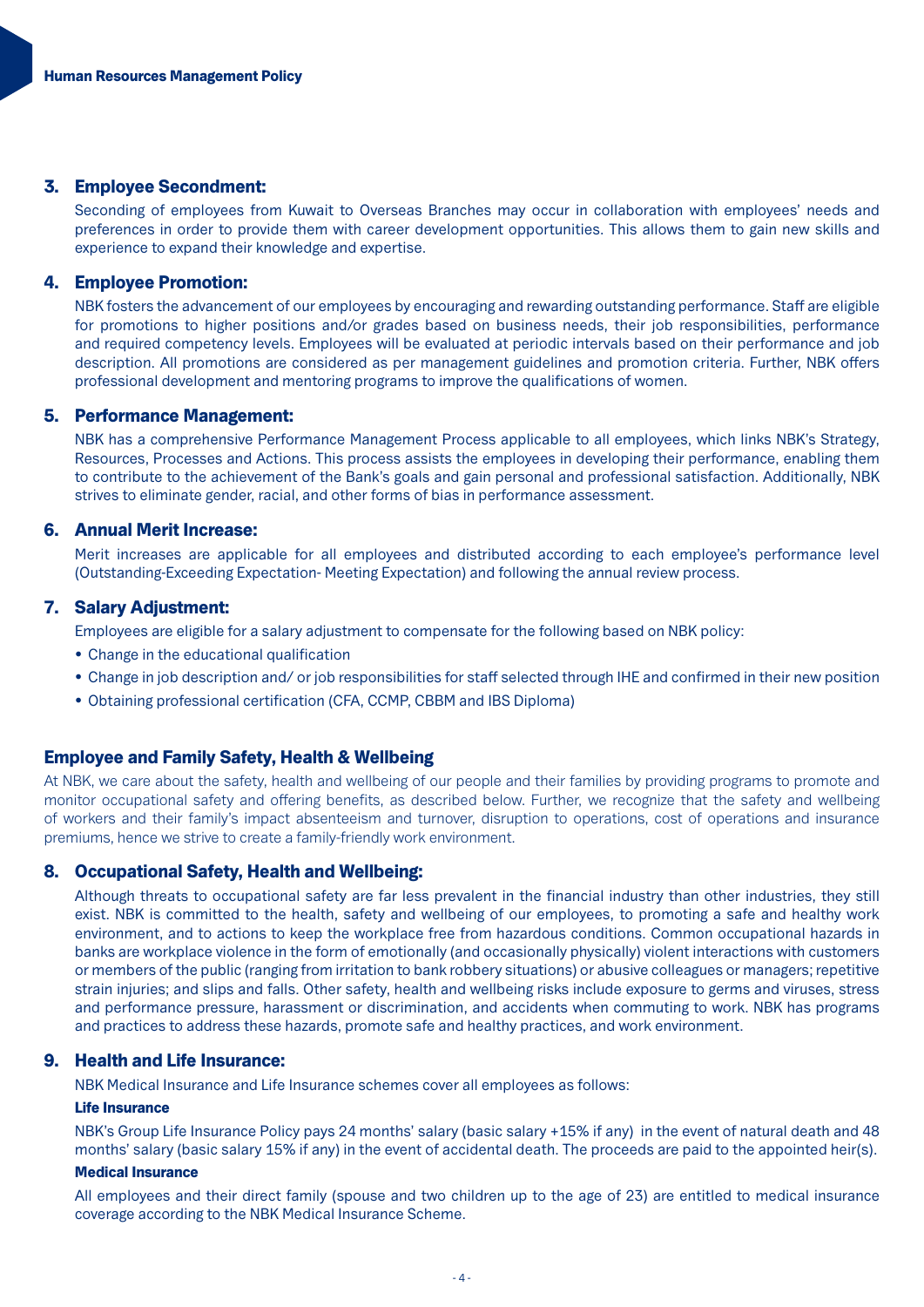#### **NBK Clinic**

To actively support the health and safety of our employees, the bank has set up a fully equipped medical clinic in NBK's Headquarters. NBK host initiatives through inviting external professionals to provide consultation for employees in relation to mental health issues, stress and anxiety.

The campaigns included are but not limited to Family Health Campaign, Heart Health Campaign, Mental Health Campaign, Nutrition and Fitness Campaign, Sport and Fitness Campaign, Blood Test Campaign, e-Learning Challenges Awareness Campaign, Physiotherapy Campaign, Breast Cancer Campaign, Diabetes Campaign and Blood Donation Campaign, among others.

# **Our Culture**

Our culture is built around a professional and positive environment where employees are respected and empowered and are expected to conform to appropriate legal, moral, ethical and professional standard of behavior and conduct. Employees are educated about and expected to follow NBK's Code of Conduct. Anti-Corruption and Bribery Policy, Anti-Money Laundering Policy, etc.

As such, with the safety of our employees in mind, harassment is not tolerated within the bank and all reported incidents are investigated and dealt with accordingly NBK supports a healthy work life balance for their employees by offering a selection of healthy food options. Additionally, a fully equipped gym is located in NBK Headquarters dedicated for our employees.

# 10. Staff Complaints:

NBK is highly concerned with all staff complaints and works diligently in an effort to have each of them resolved .appropriately

The purpose of NBK's Complaints Procedure is to promote a healthy working environment in which all employees are treated with dignity and respect and where complaints, of any nature, are taken seriously and confidentially, and are dealt with promptly and with sensitivity.

We have a clear escalation process as shown below, that allows any employee to elevate any complaint to the next level if they have been unable to obtain resolution at the lower level:

Direct Manager / Group Head  $\longrightarrow$  HR Employee Relations  $\longrightarrow$  Head of Group Human Resources  $\longrightarrow$  Staff Complaint Committee.

# 11. Personal and Professional Behavior:

Employees should perform the duties associated with their position to the best of their ability, diligently, impartially and conscientiously. Furthermore, all employees must always bear in mind that their personal conduct may affect the standing of NBK, or the way in which the public perceives NBK. Employees should:

- Comply with legislative obligations and administrative policies;
- Strive to keep up to date with advances and changes in the knowledge and the professional and ethical standards relevant to their areas of expertise:
- Treat all people with courtesy and sensitivity to their rights and provide all necessary and appropriate assistance;
- Not take or seek to take improper advantage of any official information gained throughout their employment with NBK;
- Avoid any harassment or discrimination against employees in work practices on the grounds of sex, race (including color, ethnic background or national identity), marital status, disability, religious belief, age or other personal attributes,

#### 12. Integrity In Inter-Personal Relationships:

In their day-to-day dealings, all employees act in accordance with the principle of treating others, as they themselves would wish to be treated. In particular, employees should avoid:

- Impugning or commenting negatively on the integrity or character of colleagues;
- . Making statements about employee that they know to be untrue or are incapable of substantiating.

#### **Training and Development**

The Training and Development Division at Group Human Resources, is constantly committed in developing employees by focusing on "Accelerated Learning", through providing various learning opportunities that aim to unlock employee potentials and make them progress within their careers at NBK. NBK's Training and Development strives to evolve employees through soft and technical skills trainings that best suits employee's individual growth, skills advancement and development journey, whilst aligning with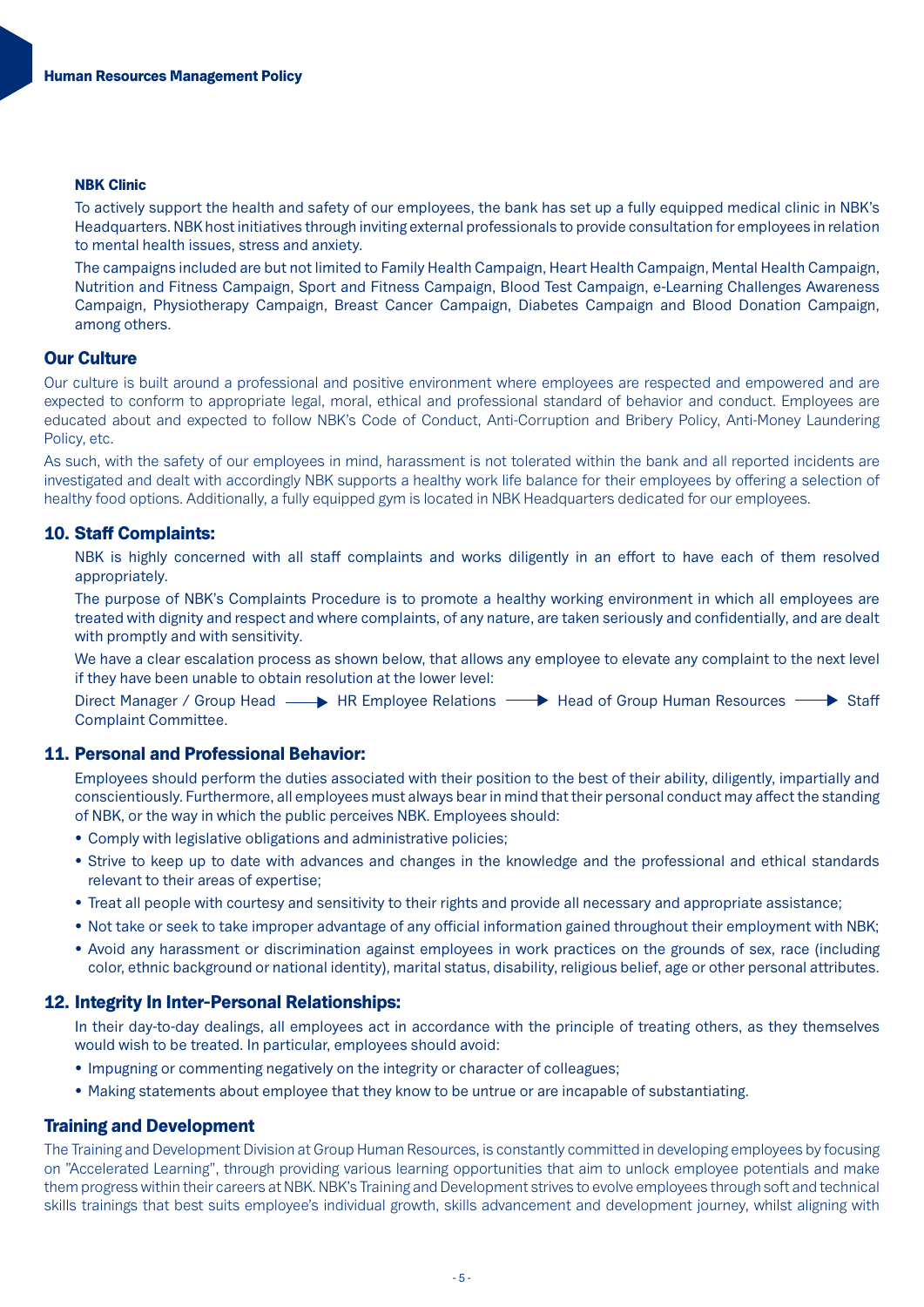NBK's strategies and objectives. Training and Development initiatives extend and spread across NBK group and International Locations, in order to leverage knowledge sharing, curriculums and resources amongst all employees within NBK Group. NBK offers programs that build interest and skills of youth in our communities and actively encourages our employees to develop both professional and personal skills and knowledge through providing various career development programs, such as:

- Anti-Money Laundering (AML)
- Fraud Awareness
- Anti-Briberv
- Code of Conduct
- Customer Protection Guide
- Data Protection
- Information Security
- Robotic process automation
- Communication Skills
- Decision making & Business Ethics
- HR Essentials
- Safety & Security

NBK puts particular emphasis on trainings related to required job skills, ethical conduct and decision-making, digital transformation mindset, career development, and teambuilding goals.

# 13. Internal and External Training:

The Training & Development Department at NBK offers a variety of trainings and workshops, designed specifically to develop staff both professionally and personally throughout their careers. With a state of the art training facility, all trainings and workshops are conducted with utmost standard and quality across multiple advanced learning methodologies. NBK is committed to providing our emplovees with essential training and development to constantly ensure they can perform their roles with the highest skills and competencies in a fully professional manner. Training needs are identified annually across the organization through implementing a thorough "Training Needs Assessment" process to constantly maintain highest qualification standards to align with market demand and advancements.

# 14. New Recruit Training

New recruits are trained to work with a high degree of accuracy, learn about the various financial products and services provided by the Bank to its customers, and are trained to serve customers in the best ways of dealing that are worthy of the bank's reputation.

All newly hired employees are required to attend an Induction Program once they join the Bank, to train them on all NBK mandatory trainings such as Code of Conduct, Compliance, Human Resources Policies, and Soft Skills etc.

# 15. Annual Training

NBK employees are eligible to attend relevant training courses offered throughout the year to develop new skills both professionally and personally. Training courses are provided through external vendors from renowned institutes and organizations both locally and internationally. Offered trainings cover various topics related to banking and other required development areas within the concerned scope.

# **Talent Management**

In addition to job-specific training, as part of NBK's ongoing commitment to developing our people, we have created a number of strategic partnerships with local and regional universities. Through these partnerships, we are able to offer excellent educational initiatives designed to develop NBK's talented new recruits and support NBK's existing talented employees with advanced development, mentoring and coaching programs.

Under this framework, we have designed several developmental programs to meet the human capital development needs of NBK at various levels.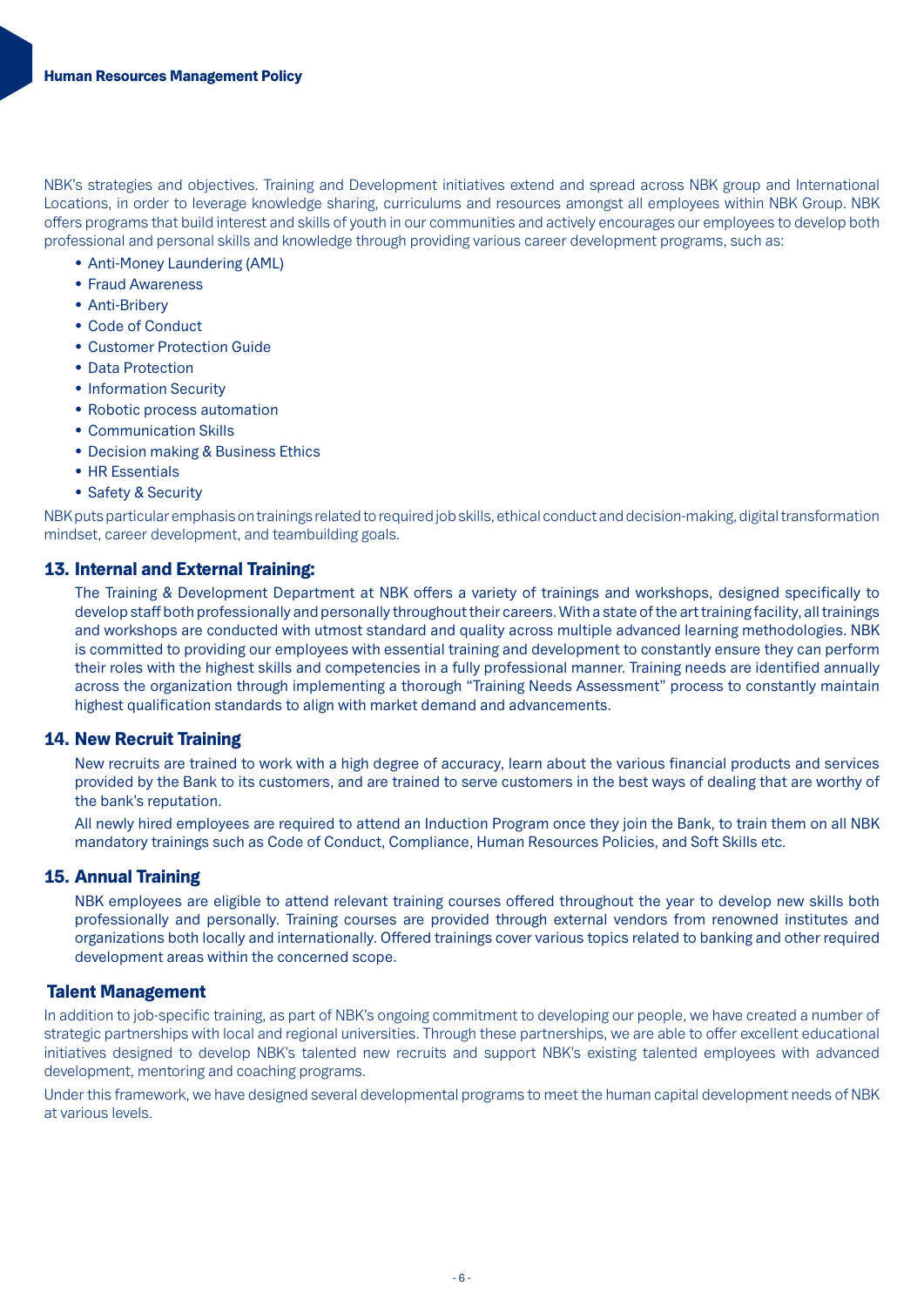# 16. NBK Academy

Launched 2008, NBK Academy was the first private sector educational initiative in Kuwait to offer exclusive training to employee members. A 5-month program aims to introduce young fresh Kuwaiti university graduates into the banking sector and prepare them for their career at NBK. The objective of the program is to hire and prepare qualified nationals into the NBK Culture, training them technically and practically through classroom lectures, on-job training, and rotations across various departments to fill possible future vacancies. The academy includes several activities as part of a harmonious learning journey that these young talents undergo such as coaching, on the job learning and working with their colleagues on an innovation project challenge to be presented to management by the end of the academy.

#### 1. Business Development

• This initiative will be an excellent business development opportunity to establish and foster long-term relationships with NBK Top Talents. The joint efforts with participants give exposure and will allow us to build both strong personal and professional relationships which we can leverage on for future business collaborations.

#### 2. Market Awareness & Brand Recognition

- NBK Academy is a legacy that already generates large market awareness through both media coverage of the initiative and through word of mouth.
- Adding this to the program will enhance the Academy market reputation as a leading fresh graduate program and will also play a leading sustainable role as a value-creation program in the Kuwait market.

# 3. Education / Knowledge Transfer

- It includes active involvement in mentoring and guiding the teams in idea generation and in the entire thought process up until their final deliverables.
- As a result, it will include a considerable amount of knowledge transfer and mentoring which will benefit the wave as well as the coaches
- We will be able to develop their soft skills in presenting, influencing and coaching and as a result this will build a coaching culture at NBK.

#### **4. Future Recruitment / Business Selection**

• The initiative may help Business identify potential recruits for the future for both and will instill a positive image and association in the minds of the business and external potential future staff about the Academy which is important raising market awareness and maintaining the image that we are global professional services and thought leaders.

#### 17. NBK 'High Fliers' Program

The NBK 'High Fliers' Program is delivered in partnership with a recognized business school. Targeted to a small group of talented NBK Employees with proven records of high performance and leadership potential, the program focuses primarily on management and leadership disciplines. It is designed to provide the participants with knowledge, skills and behaviors they need to fulfill their potential as the next generation of NBK Leaders.

#### 18. Middle Management Program

The Middle Management Program provides the participants with the necessary skills to better manage others, while being more productive and effective as managers. The program targets middle managers in addition to potential Kuwaiti employees. A well-known external training vendor delivers the program.

#### 19. Leadership Development Program

NBK's Potential Leaders participate in different leadership development programs that are delivered by well-known top tier business schools. These programs are sponsored by Kuwait Foundation for the Advancement of Sciences (KFAS) or the Institute of Banking Studies as well as various other providers. The main objective of such programs is to speed the leadership skills, quality of decision-making and productivity of potential leaders. These programs also focus on leadership agility, driving innovation and identifying growth opportunities.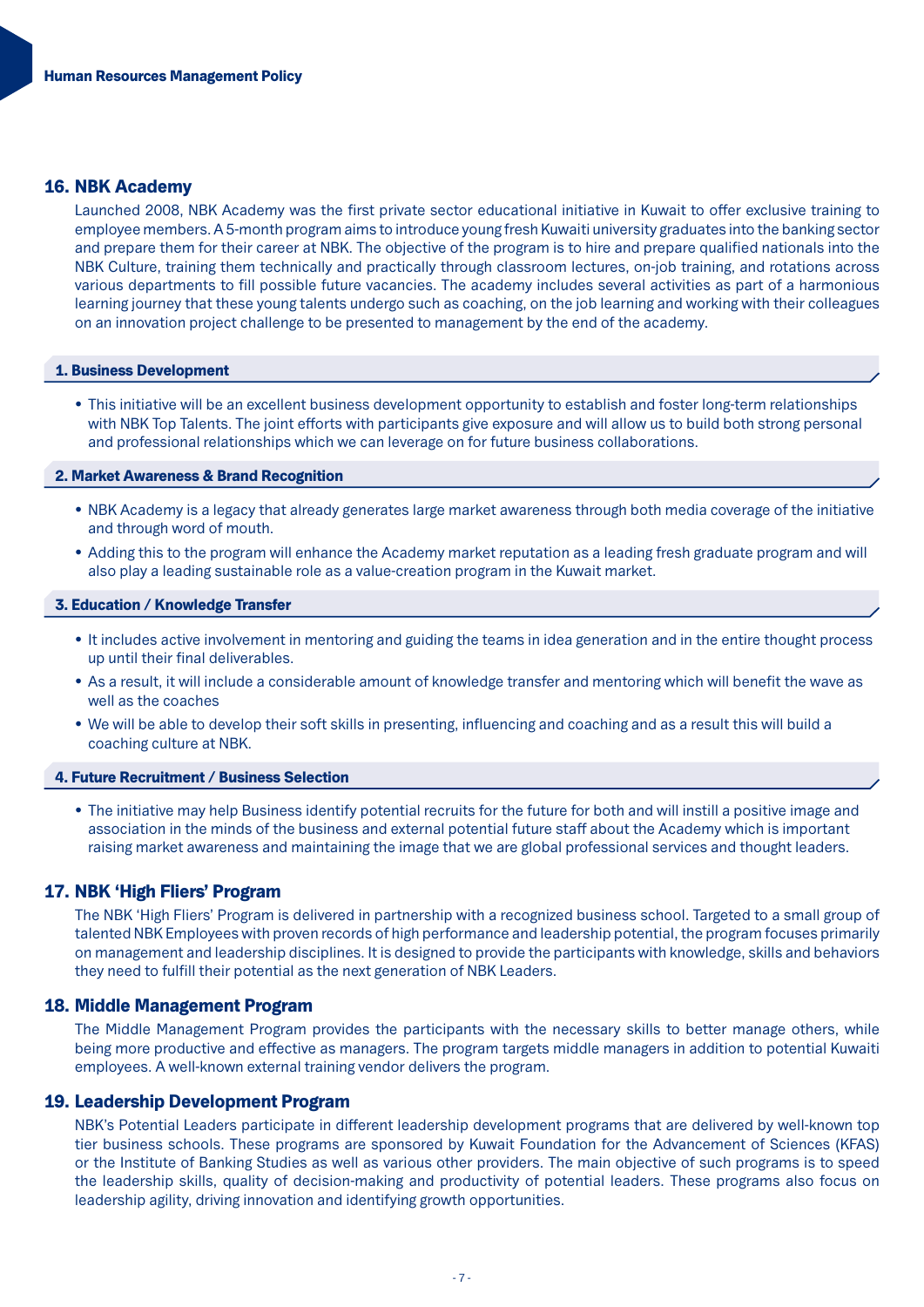# 20. Most Valuable Team Players:

Employees have the chance to vote for those colleagues in their same business groups whom they consider the Most Valuable Team Players and the Most Collaborative Teams. These colleagues receive awards from NBK's Top Management and are recognized for their efforts in a bank-wide staff event.

# 21. Communication with Group Human Resources (GHR):

HR requests at NBK are only a click away. Self-Service Human Resources (SSHR) is an automated HR system within NBK that allows employees to perform all their HR-related processes and transactions on the self-service website. Any victim of harassment can directly call the Head of Security department in the Bank. For any whistleblowing incident, the Group Human Resources will conduct or assist in the investigation and human resources concerns and results are reported to the Chairman of the Board through the Board Secretary.